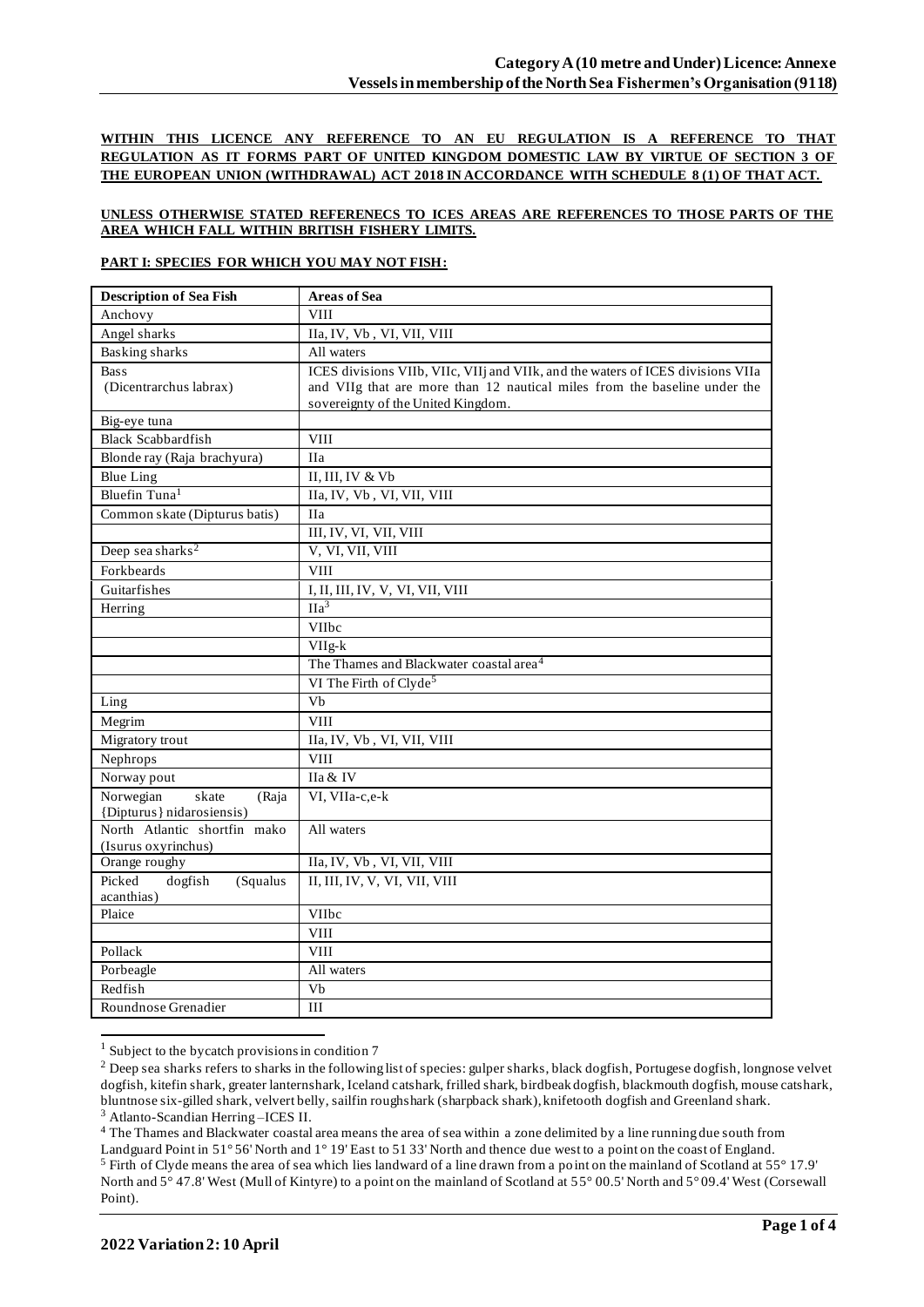## **Category A(10 metre and Under)Licence: Annexe Vessels in membership of the North Sea Fishermen's Organisation (9118)**

| Salmon                                                 | IIa, IV, Vb, VI, VII, VIII                   |  |  |
|--------------------------------------------------------|----------------------------------------------|--|--|
| Sandeels                                               | Scottish Inshore Waters <sup>6</sup>         |  |  |
| Skates and Rays                                        | <b>VIII</b>                                  |  |  |
| Small-eyed<br>(Raja<br>ray<br>microocellata)           | IIa, IV, VIa, VIb, VIIa-c, VIIe and VIIh-k   |  |  |
| <b>Smooth</b><br>lanternshark<br>(Etmopterus pusillus) | IIa, IV                                      |  |  |
|                                                        | I, V, VI, VII, VIII                          |  |  |
| Sole                                                   | <b>VIIbc</b>                                 |  |  |
|                                                        | <b>VIII</b>                                  |  |  |
| Starry Ray (Amblyraja radiata)                         | IIa, IIIa, IV, VIId                          |  |  |
| Thornback ray (Raja clavata)                           | <b>IIIa</b>                                  |  |  |
| Tope shark (Galeorhinus galeus)                        | When taken with longlines in IIa, IV; and in |  |  |
|                                                        | I, V, VI, VII, VIII                          |  |  |
| Undulate Ray (Raja undulata)                           | VI                                           |  |  |
| White sharks                                           | IIa, IV, Vb, VI, VII, VIII                   |  |  |
| White Skate (Rostroraja alba)                          | VI, VII, VIII                                |  |  |
| Whiting                                                | <b>VIII</b>                                  |  |  |

# **SPECIES FOR WHICH YOU MAY NOT FISH CONTINUED**

| <b>SPECIES</b>         | <b>SEA AREAS</b>                                                              |
|------------------------|-------------------------------------------------------------------------------|
| <b>Blue Whiting</b>    | IIa, IV, Vb, VI, VII, VIIIabde,                                               |
| Boarfish (Capros aper) | VI, VII, VIII                                                                 |
| Greater Silver Smelt   | <b>IIa</b>                                                                    |
| Herring                | Vb, VIb and VIa <sup>7</sup>                                                  |
|                        | VIIa                                                                          |
|                        | $VIIg-k$                                                                      |
| <b>Sprats</b>          | IIa and IV                                                                    |
|                        | VIId,e                                                                        |
| Mackerel               | IVa Flexibility box <sup>8</sup> (Seasonal closure 15th February – 31st July) |

## **DEEP SEA**

| Alfonsinos                | IV, Vb, VI, VII, VIII |
|---------------------------|-----------------------|
| <b>Black Scabbardfish</b> | IIa & IV              |
|                           | Vb, VI, VII           |
| Forkbeards                | IIa & IV              |
|                           | Vb, VI & VII          |
| <b>Greenland Halibut</b>  | IIa & IV, Vb & VI     |
| Roundnose Grenadier       | IIa & IV              |

<sup>&</sup>lt;sup>6</sup> "Scottish inshore waters" means the sea adjacent to the coast of Scotland and to the landward of a limit of 6 nautical miles from the baseline from which the territorial sea is measured, up to the mean high water mark of ordinary spring tides.

<sup>&</sup>lt;sup>7</sup> Reference is to the herring stock in ICES Division VIa, north of 56 degrees 00' and in that part of VIa which is situated east of 07 degrees 00' W and North of 55 degrees 00'N, exc. The Clyde).

<sup>&</sup>lt;sup>8</sup> Mackerel caught in ICES Division IVa in the periods between 1 August and 15 February shall be recorded against the Western mackerel quota. All other catches of mackerel in ICES Division IVa shall be recorded against the North Sea mackerel quota and shall be subject to any quota limitations set out at **Part II** of this **Annex**.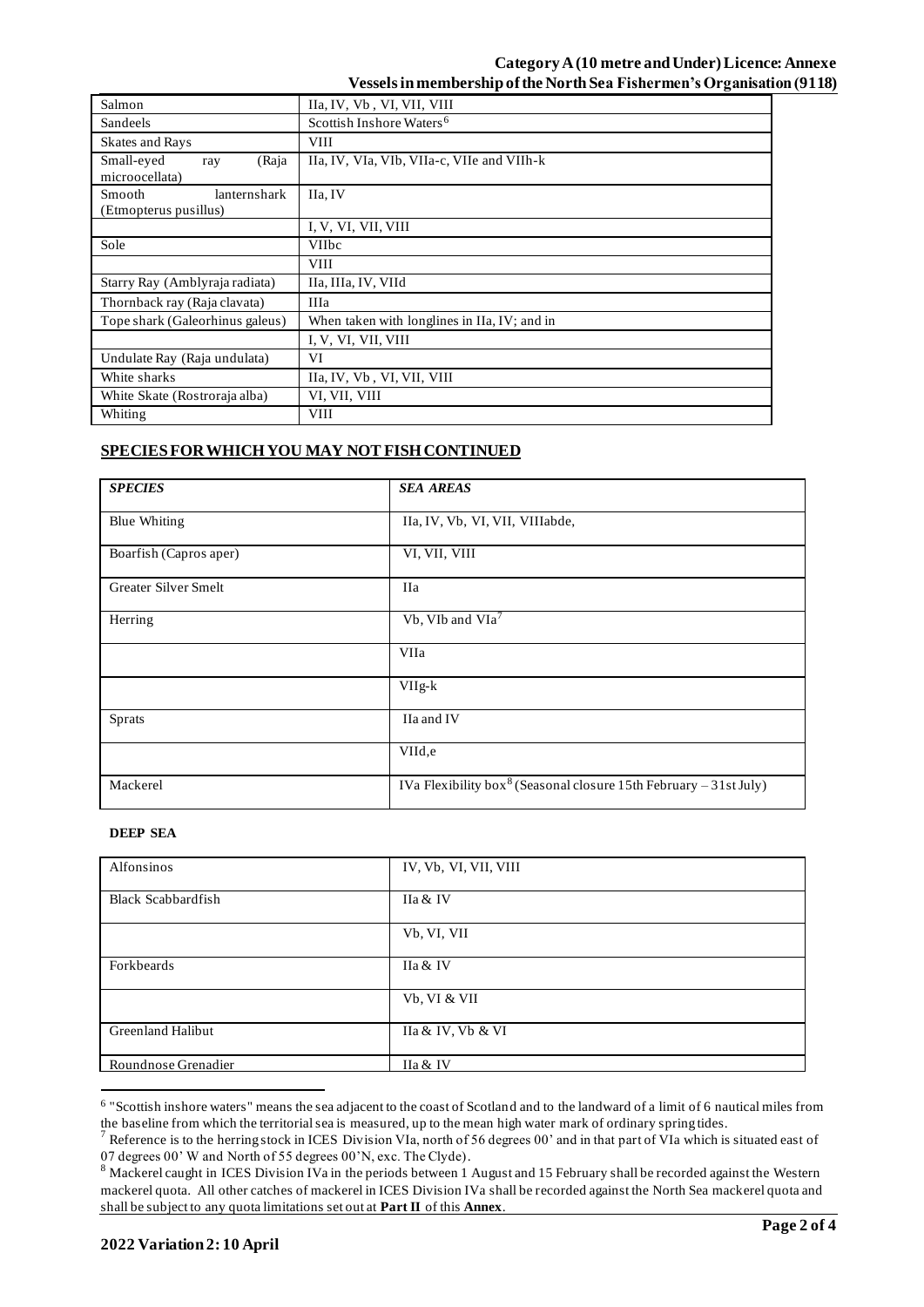## **Category A(10 metre and Under)Licence: Annexe Vessels in membership of the North Sea Fishermen's Organisation (9118)**

| Vb, VI, VII |
|-------------|
|             |
|             |
|             |
|             |

## **PART II: QUOTA LIMITATIONS OF TAC STOCKS**

#### **LICENCE HOLDERS ARE REMINDED THAT QUOTA LIMITS ARE IN LIVE WEIGHT.**

For the conversion factors that apply see the bottom of this Annexe.

| <b>TAC SPECIES</b>                     | <b>SEA AREA</b> | <b>QUOTA LIMIT/ MONTH (UNLESS)</b><br><b>OTHERWISE STATED)</b> |
|----------------------------------------|-----------------|----------------------------------------------------------------|
| Greater Silver Smelt                   | IV              | 0.1 tonnes per trip                                            |
| Ling                                   | IIa, IV         | 0.1 tonnes per trip                                            |
| Tusk                                   | IV              | 0.1 tonnes per trip                                            |
|                                        | <b>IIa</b>      | 0.1 tonnes per trip                                            |
| Small-eyed ray (Raja<br>microocellata) | $VIIf-g$        | 1.5 tonnes                                                     |

| <b>DEEP-SEA SPECIES</b> | SEA AREA |
|-------------------------|----------|
|                         |          |

Red seabream VI, VII, VIII

A quota limitation of **100 kgs per fishing trip** will apply, either singly or collectively, to the above deep-sea stocks in the sea areas described.

#### **Live weight shall be calculated by multiplying landed weight by the conversion factors set out below**.

| <b>Species</b>        | Code       | Gutted | Gutted $&$<br>Headed | Fillets | Parts       |
|-----------------------|------------|--------|----------------------|---------|-------------|
| Anglerfish            | ANF        | 1.22   | 3.0                  |         | $3.0^{9}$   |
| <b>Bass</b>           | <b>BSE</b> | 1.125  |                      | 2.7     |             |
| Blue Whiting          | <b>WHB</b> | 1.15   |                      |         |             |
| <b>Brill</b>          | <b>BLL</b> | 1.09   | 2.7                  |         |             |
| $\rm Cod$             | <b>COD</b> | 1.17   | 1.7                  | 2.6     | $1.38^{10}$ |
| Conger Eel            | <b>COE</b> | 1.125  |                      | 2.7     |             |
| Common Dab            | DAB        | 1.11   | 1.39                 |         |             |
| Common Sole           | SOL        | 1.04   |                      | 2.5     |             |
| Flounder              | <b>FLE</b> | 1.08   |                      | 2.7     | $1.39^{11}$ |
| Greenland Halibut GHL |            | 1.08   |                      |         |             |
| Halibut               | HAL        | 1.08   |                      | 2.7     |             |
| Haddock               | HAD        | 1.17   | 1.46                 | 2.6     |             |
| Hake                  | <b>HKE</b> | 1.11   | 1.4                  | 2.6     |             |
| Herring               | <b>HER</b> | 1.12   | 1.19                 |         |             |
| Horse Mackerel        | JAX        | 1.08   |                      |         |             |
| Lemon Sole            | <b>LEM</b> | 1.05   |                      | 2.5     |             |
| Ling                  | LIN        | 1.14   | 1.32                 | 2.64    | $2.8^{12}$  |
| Mackerel              | MAC        | 1.09   |                      |         |             |
| Megrims               | <b>LEZ</b> | 1.06   |                      | 2.5     |             |

 $^9$  Tails  $\,$ 

 $^{\rm 10}$  Headed

<sup>11</sup> Gutted, headed and skinned

<sup>12</sup> Gutted and salted